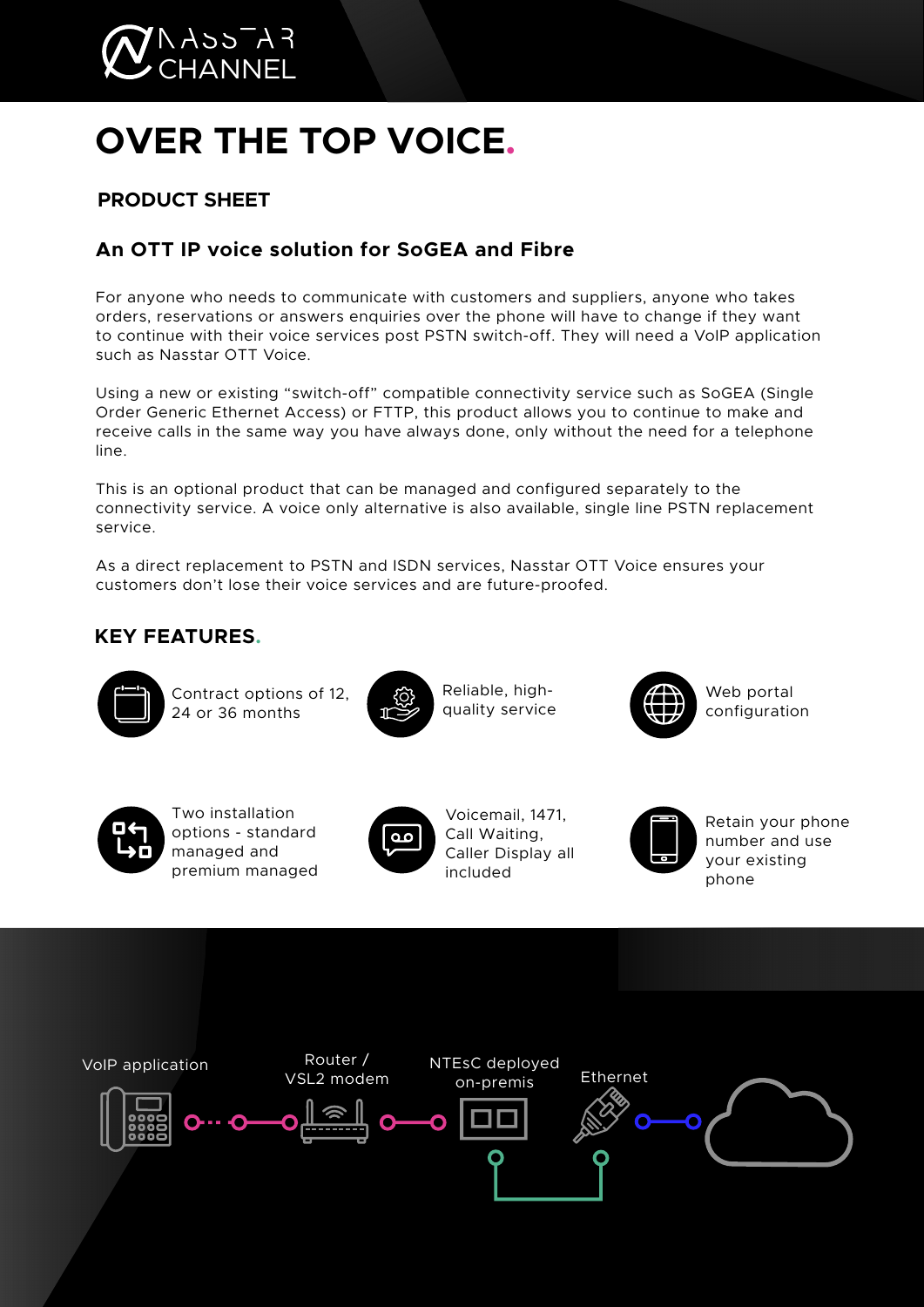## **WHAT IS THE PSTN SWITCH-OFF?**

The current Public Switch Telephone Network (PSTN) is ageing and very expensive to maintain. BT Openreach made the decision to end the life of the standard telephone line with the switch off taking place by 2025. With the PSTN closure looming, businesses need to be prepared.

### **HOW IT WILL BENEFIT YOUR BUSINESS?**



Easy provisioning with ordering available on our dedicated partner portal.



Flexible options that are right for you and your customers.



UK-based support. Dedicated account management and professional services support tailored to your business needs.

#### **HOW IT WILL BENEFIT YOUR CUSTOMERS?**



A reliable, high quality voice service users are used to such as Voicemail and Call Waiting.



OTT IP Voice PSTN Voice Replacement is a direct replacement of your telephone line and ensures you can continue to make and receive calls.



Keep your number by porting your existing telephone number onto IP Voice or have a new telephone number.